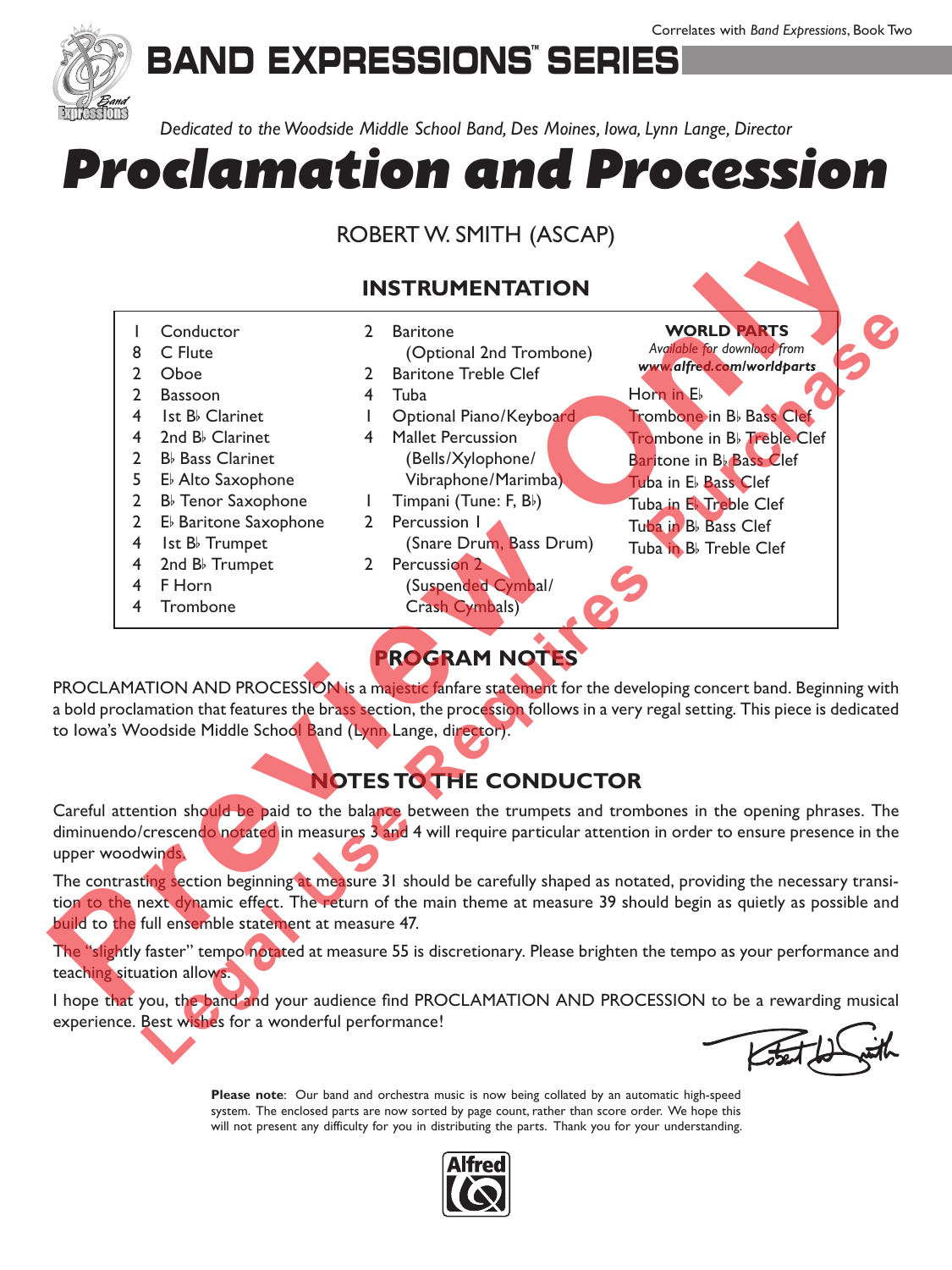### *Dedicated to the Woodside Middle School Band, Des Moines, Iowa, Lynn Lange, Director*

| <b>FULL SCORE</b><br>Approx. Duration - 2:45   | <b>Majestic</b> $\boldsymbol{\bullet} = 120 - 132$ |                   |                  | Robert W. Smith (ASCAP)          |
|------------------------------------------------|----------------------------------------------------|-------------------|------------------|----------------------------------|
| Flute                                          |                                                    |                   |                  | r<br>⊖                           |
|                                                |                                                    |                   |                  |                                  |
|                                                |                                                    |                   |                  | H<br>$\bullet$                   |
| Oboe                                           |                                                    |                   |                  |                                  |
|                                                |                                                    |                   |                  |                                  |
| <b>Bassoon</b>                                 |                                                    |                   |                  |                                  |
|                                                |                                                    |                   |                  | M                                |
| 1                                              |                                                    |                   |                  | O                                |
|                                                |                                                    |                   |                  |                                  |
| <b>B</b> b Clarinets                           |                                                    |                   |                  | $\boldsymbol{\vartheta}$         |
| $\overline{2}$                                 |                                                    |                   |                  | ø                                |
|                                                |                                                    |                   |                  |                                  |
| B <sub>b</sub> Bass Clarinet                   |                                                    |                   |                  |                                  |
|                                                |                                                    |                   | ਭ                |                                  |
|                                                |                                                    |                   |                  |                                  |
| $E^{\flat}$ Alto<br><b>Saxophone</b>           |                                                    |                   |                  |                                  |
|                                                |                                                    |                   |                  |                                  |
| $\mathbf{B}\flat$ Tenor<br><b>Saxophone</b>    |                                                    |                   | $\mathbf \sigma$ | $\mathbf \sigma$                 |
|                                                |                                                    |                   |                  |                                  |
|                                                |                                                    |                   |                  |                                  |
| $\mathbf{E}\flat$ Baritone<br><b>Saxophone</b> |                                                    |                   |                  |                                  |
|                                                | <b>Majestic</b> $\bullet$ = 120 - 132              |                   |                  |                                  |
|                                                |                                                    |                   |                  | $\mathbf \sigma$                 |
| $\mathbf{1}$                                   |                                                    |                   |                  |                                  |
| $\mathbf{B}\flat$ Trumpets                     |                                                    |                   |                  |                                  |
| $\mathbf{2}$                                   |                                                    |                   |                  |                                  |
|                                                |                                                    |                   |                  | e                                |
|                                                |                                                    |                   |                  |                                  |
| F Horn                                         |                                                    |                   |                  |                                  |
|                                                |                                                    |                   |                  |                                  |
|                                                |                                                    |                   |                  | $\Omega$                         |
| <b>Trombone</b>                                | — b                                                |                   |                  |                                  |
|                                                |                                                    |                   |                  |                                  |
| <b>Baritone</b>                                |                                                    |                   | ⊖                | $\bullet$                        |
| (Opt. 2nd Trombone)                            |                                                    |                   |                  |                                  |
| Tuba                                           |                                                    |                   |                  |                                  |
|                                                |                                                    |                   |                  |                                  |
|                                                |                                                    |                   |                  |                                  |
|                                                |                                                    |                   | $\bullet$<br>o   | $\overline{\bullet}$<br>$\Omega$ |
| <b>Optional</b>                                |                                                    |                   |                  |                                  |
| Piano/Keyboard                                 | る<br>$\bullet$                                     |                   | $\geq$           |                                  |
|                                                |                                                    |                   |                  |                                  |
|                                                | Opt. Double Bells with Xyl./Vibes/Marimba          |                   |                  |                                  |
| <b>Mallet Percussion</b><br>(Bells/Xylophone/  |                                                    | ▬                 |                  | ś                                |
| Vibraphone/Marimba)                            |                                                    |                   |                  |                                  |
|                                                | Tune: F, B                                         |                   |                  |                                  |
| Timpani                                        | $\overline{\nu}$                                   |                   |                  |                                  |
|                                                |                                                    |                   |                  |                                  |
| <b>Percussion 1</b>                            |                                                    | S.D.              |                  |                                  |
| (Snare Drum/Bass Drum)                         | 78                                                 |                   |                  |                                  |
| <b>Percussion 2</b>                            | let all cyms. vibrate unless noted                 | B.D.<br>Cr. Cyms. | f                |                                  |
| (Suspended Cymbal/<br><b>Crash Cymbals</b> )   | ╫<br>Sus. Cym.                                     | ź                 | ۰,               |                                  |
|                                                |                                                    | $\boldsymbol{p}$  |                  |                                  |

**© 2007 BELWIN-MILLS PUBLISHING CORP. (ASCAP), A division of ALFRED PUBLISHING CO., INC. All Rights Reserved including Public Performance**

Purchase a full-length<br>performance recording!<br>**alfred.com/downloads**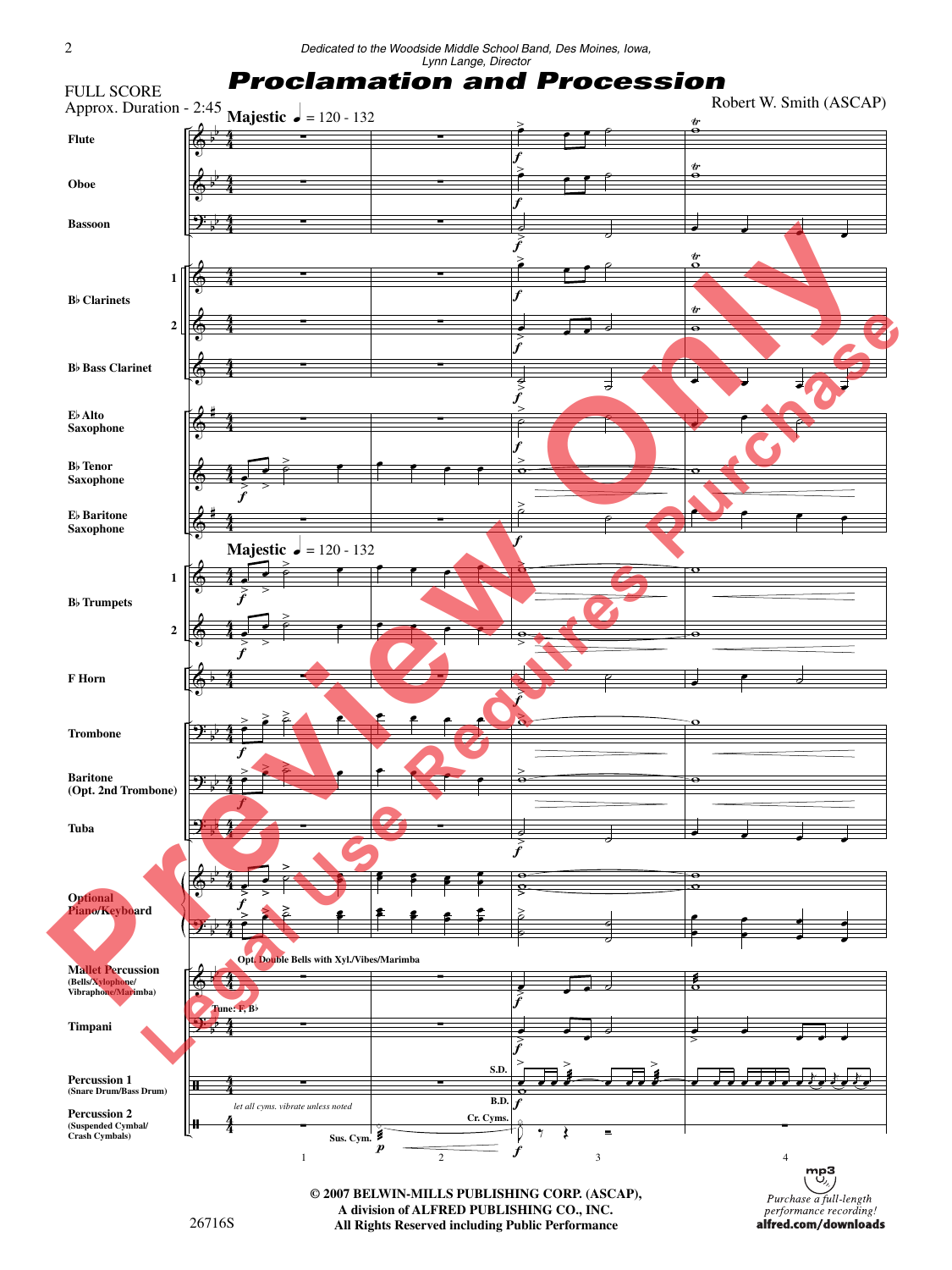

 $\mathfrak{Z}$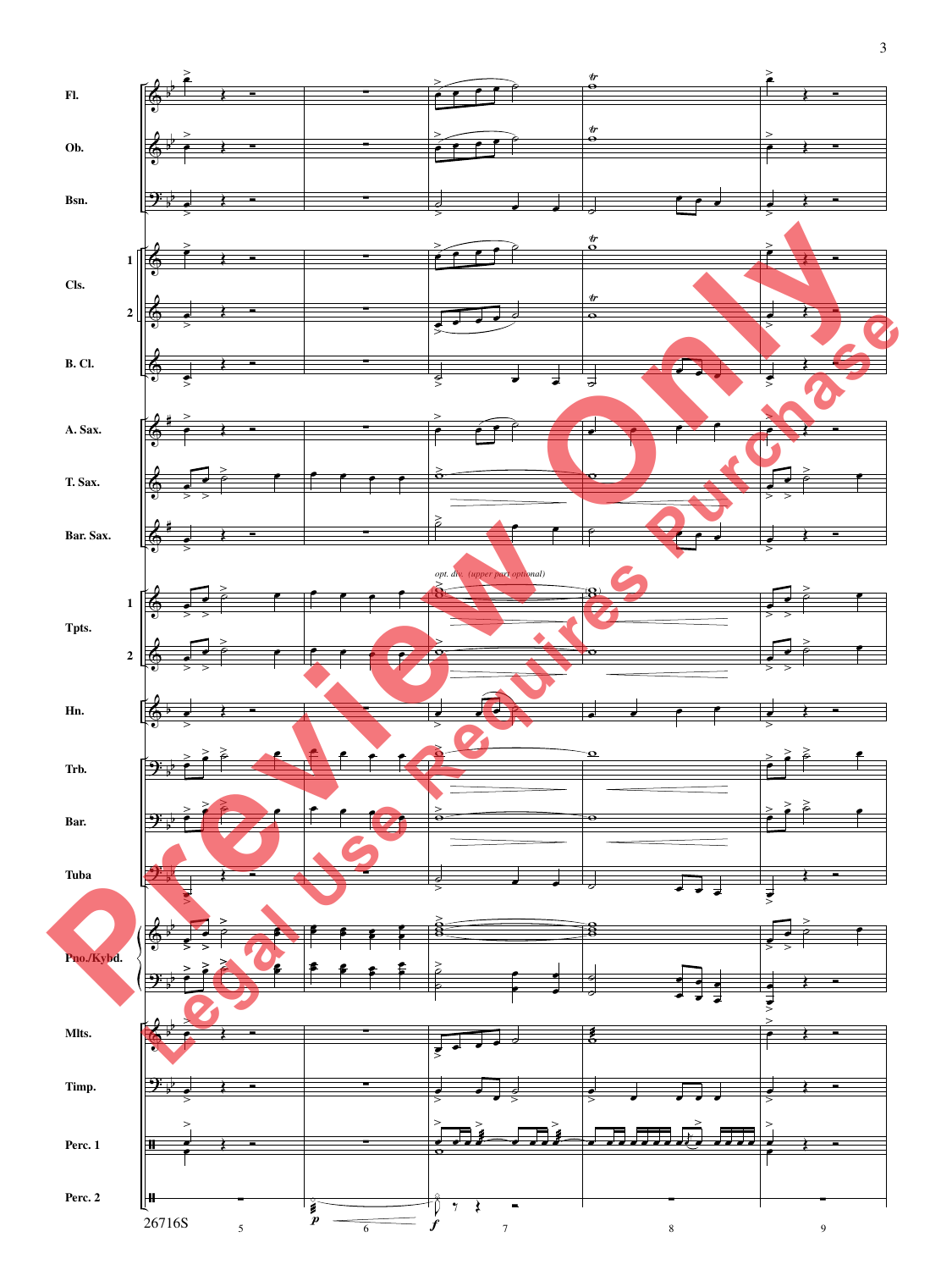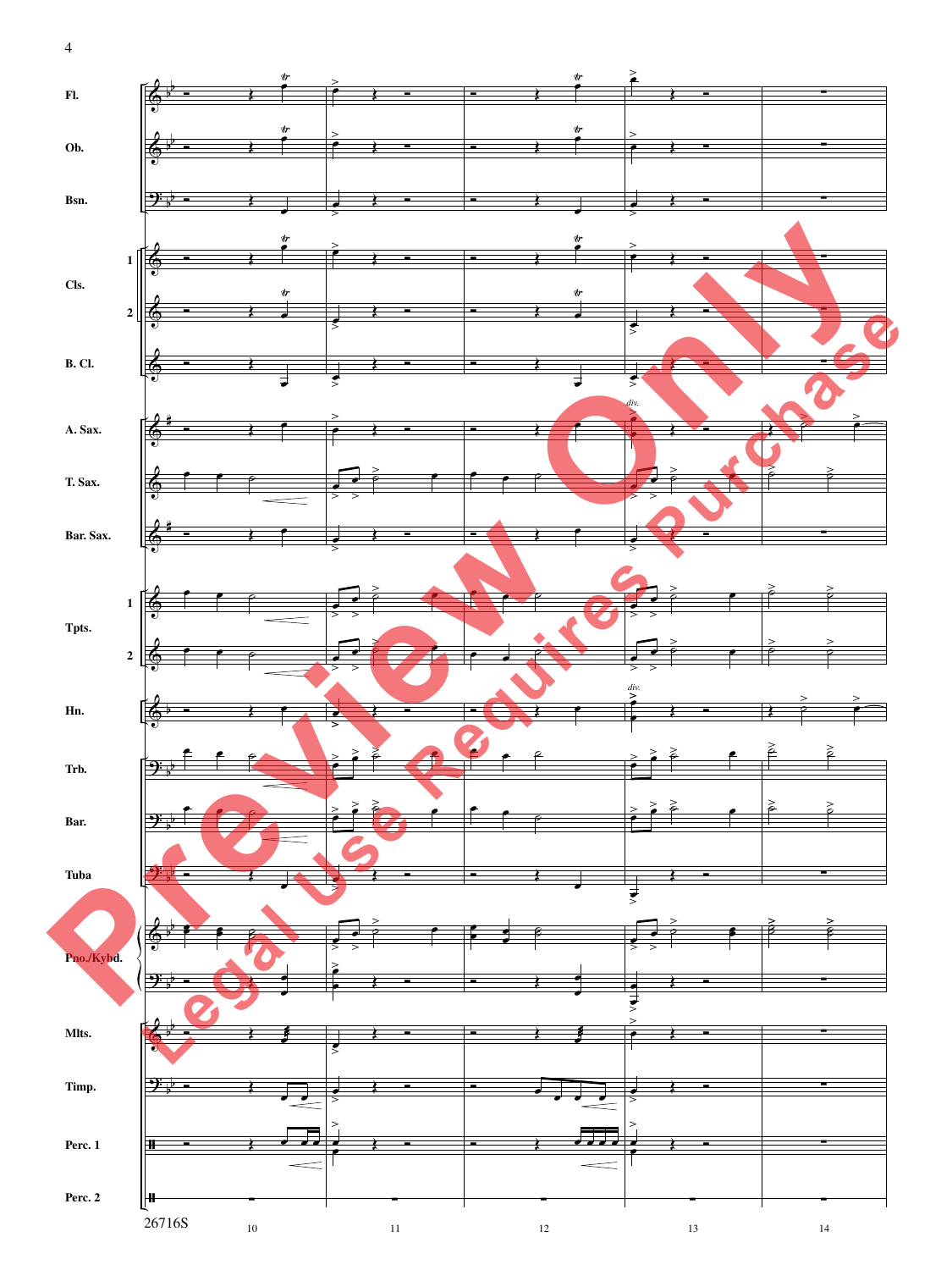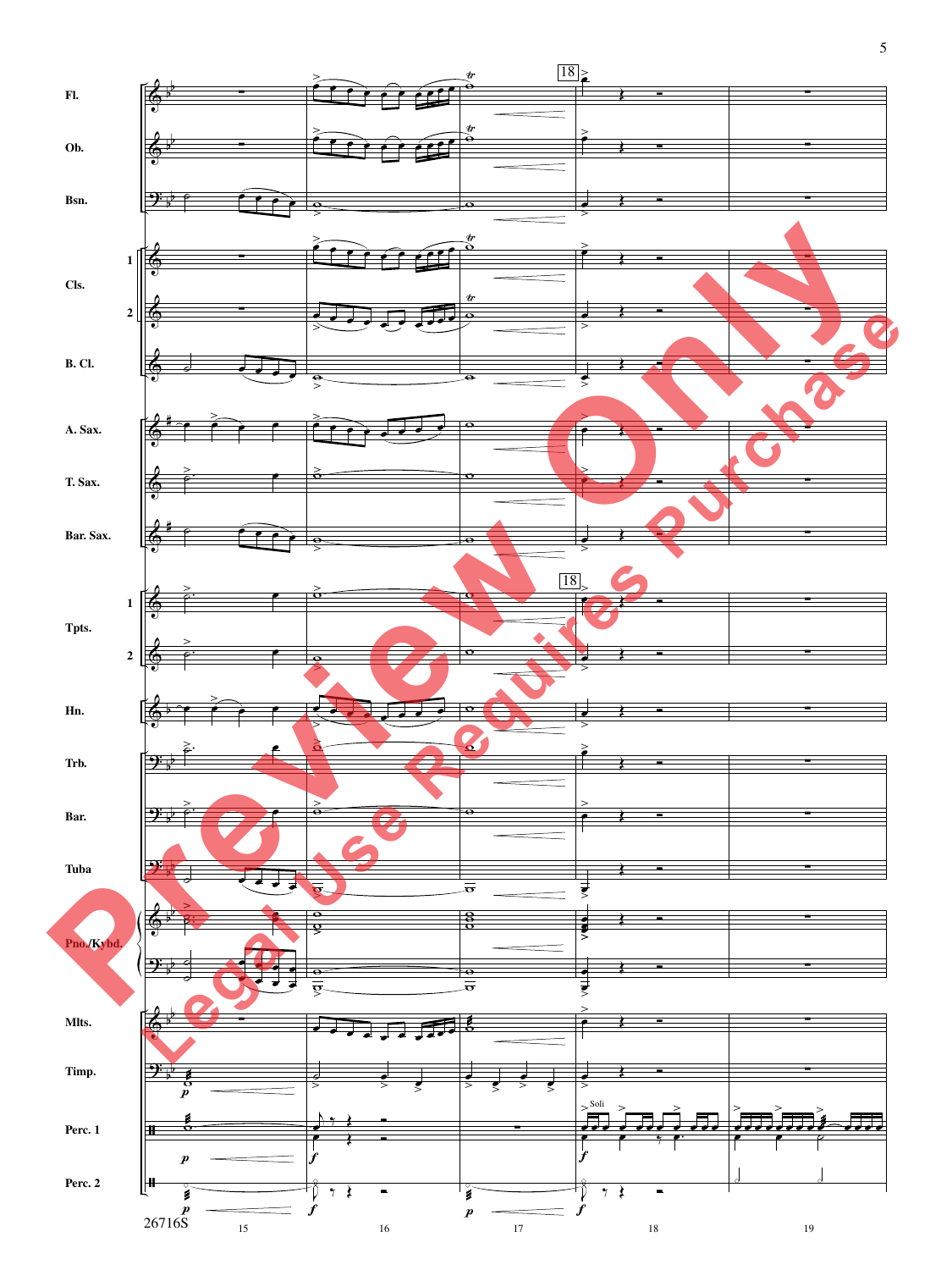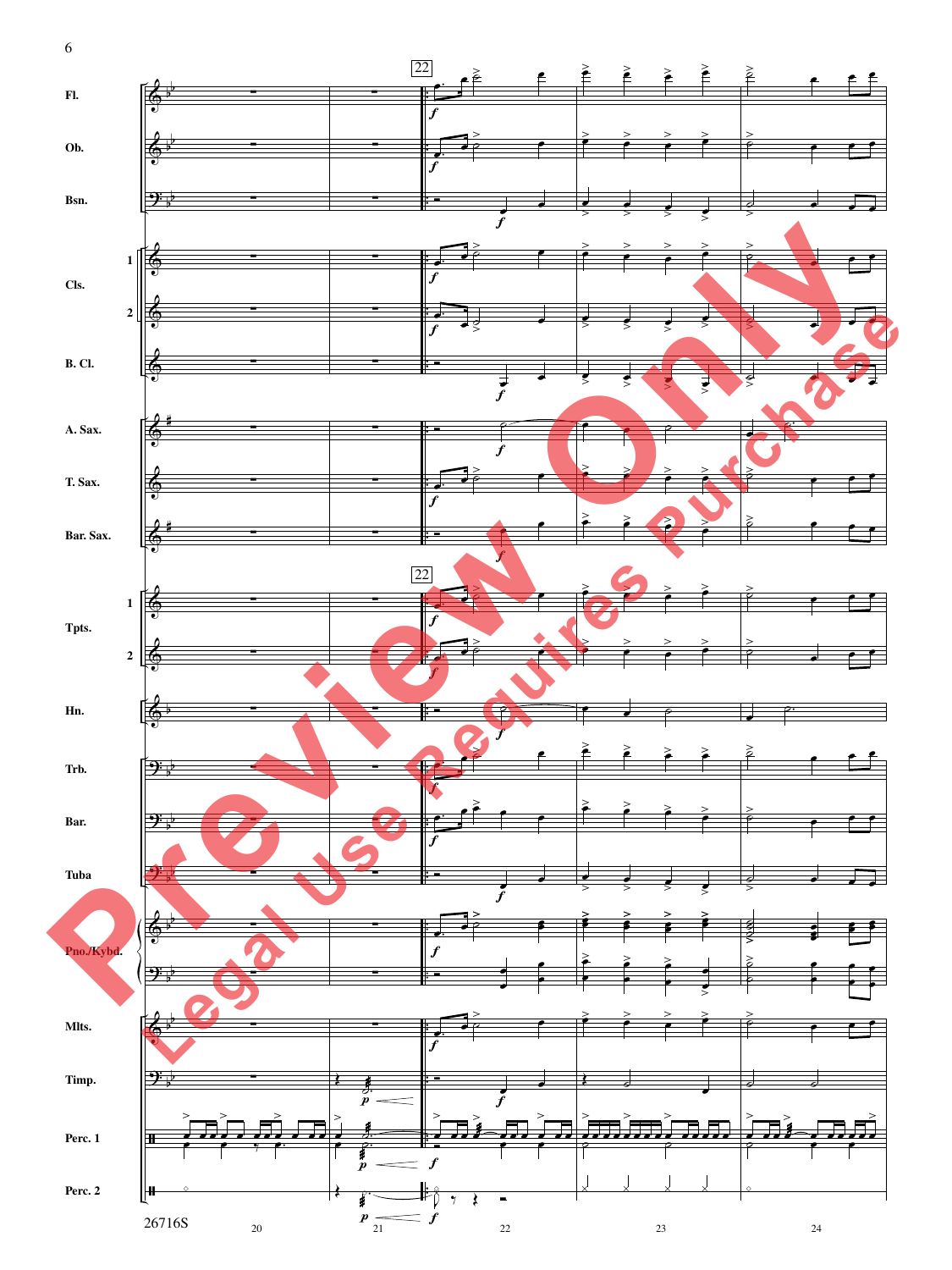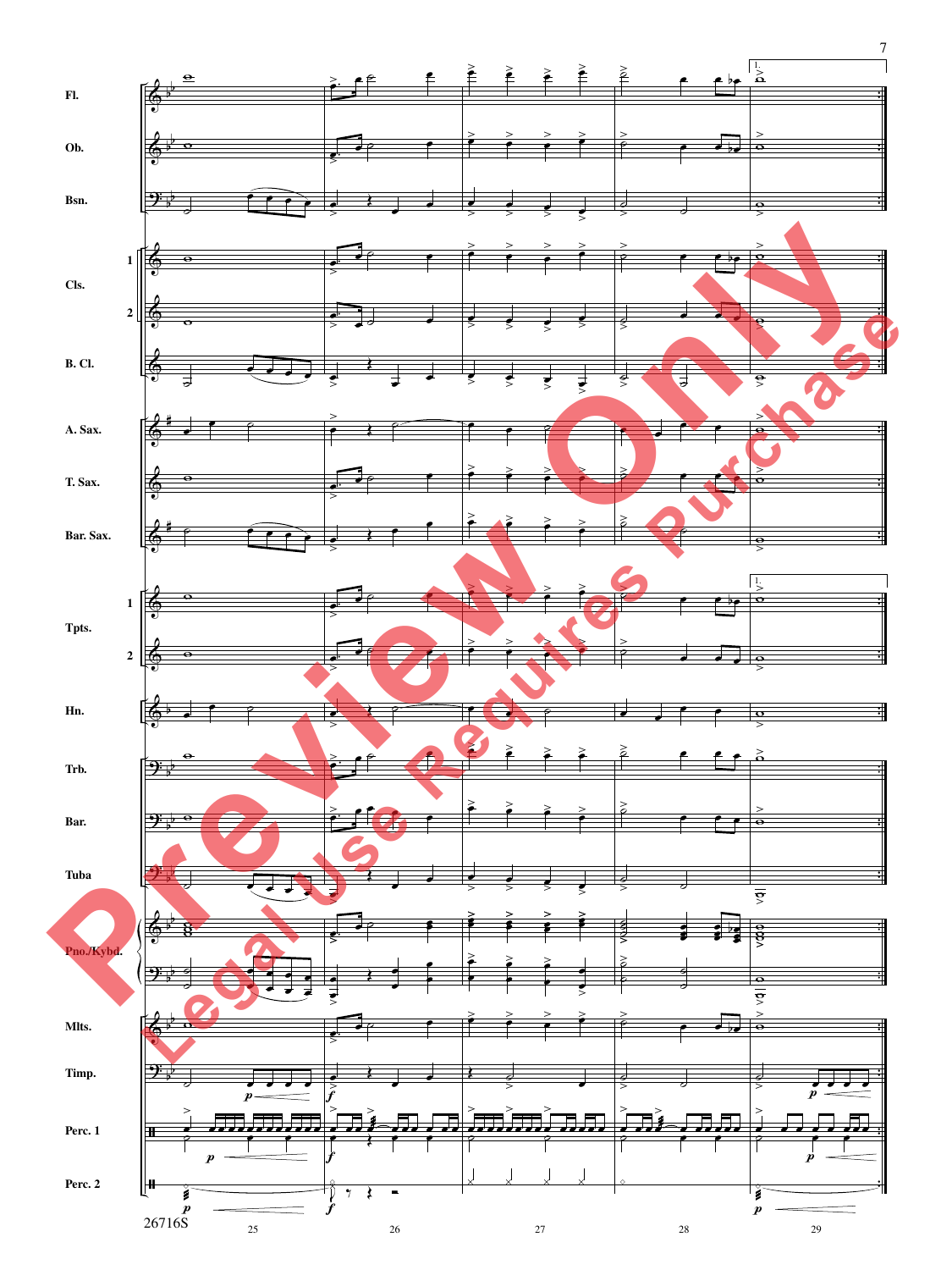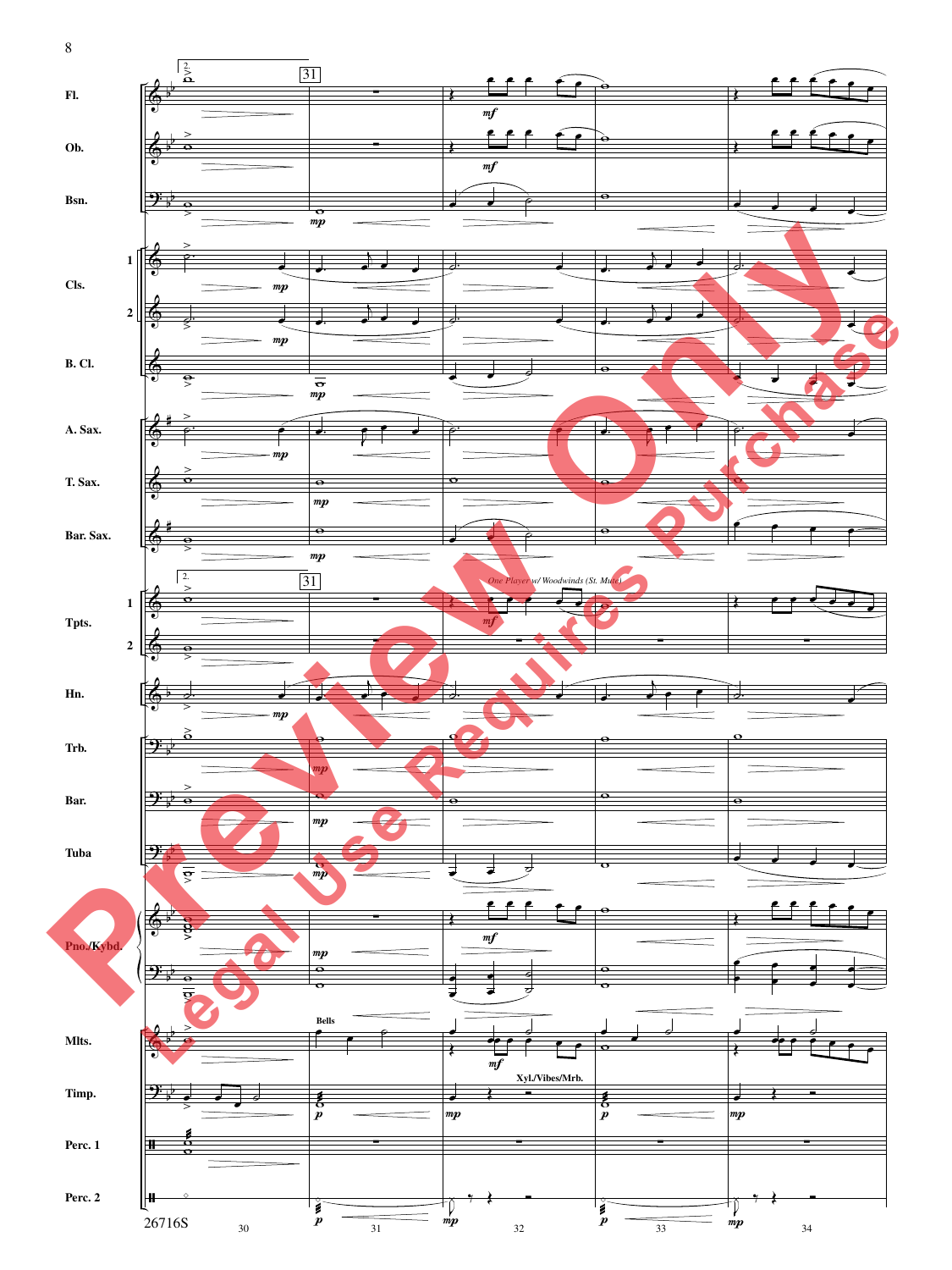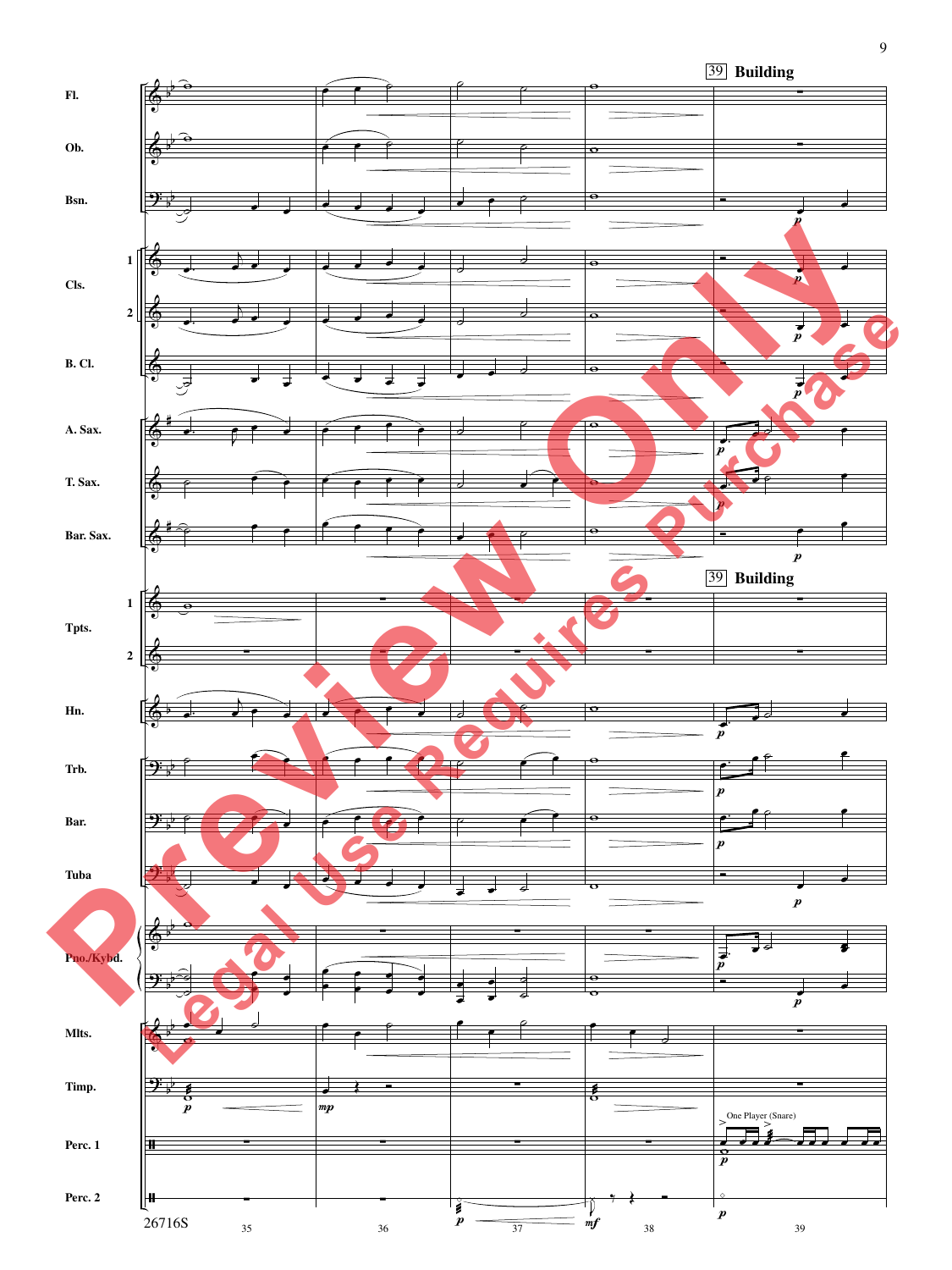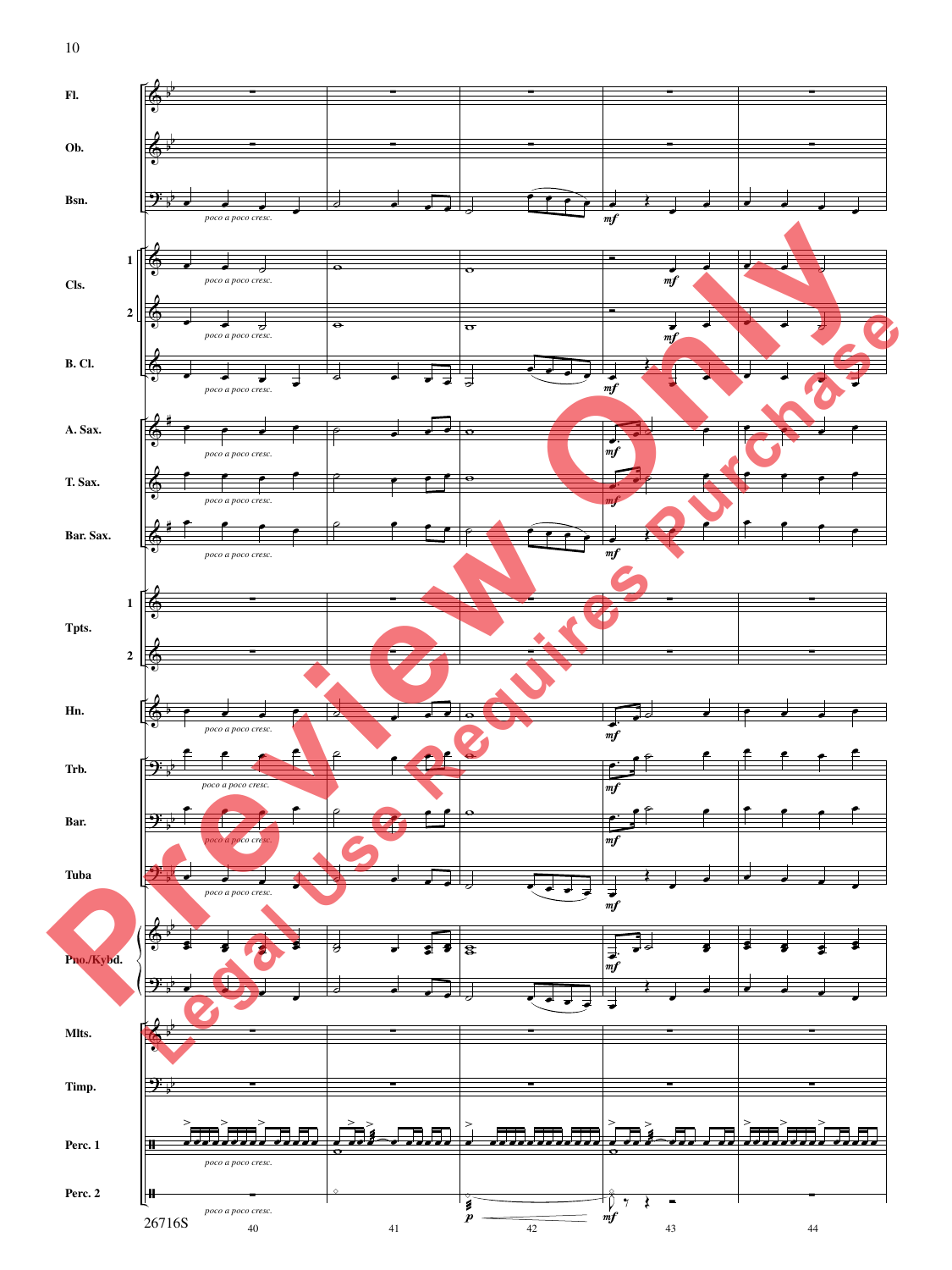

 $11\,$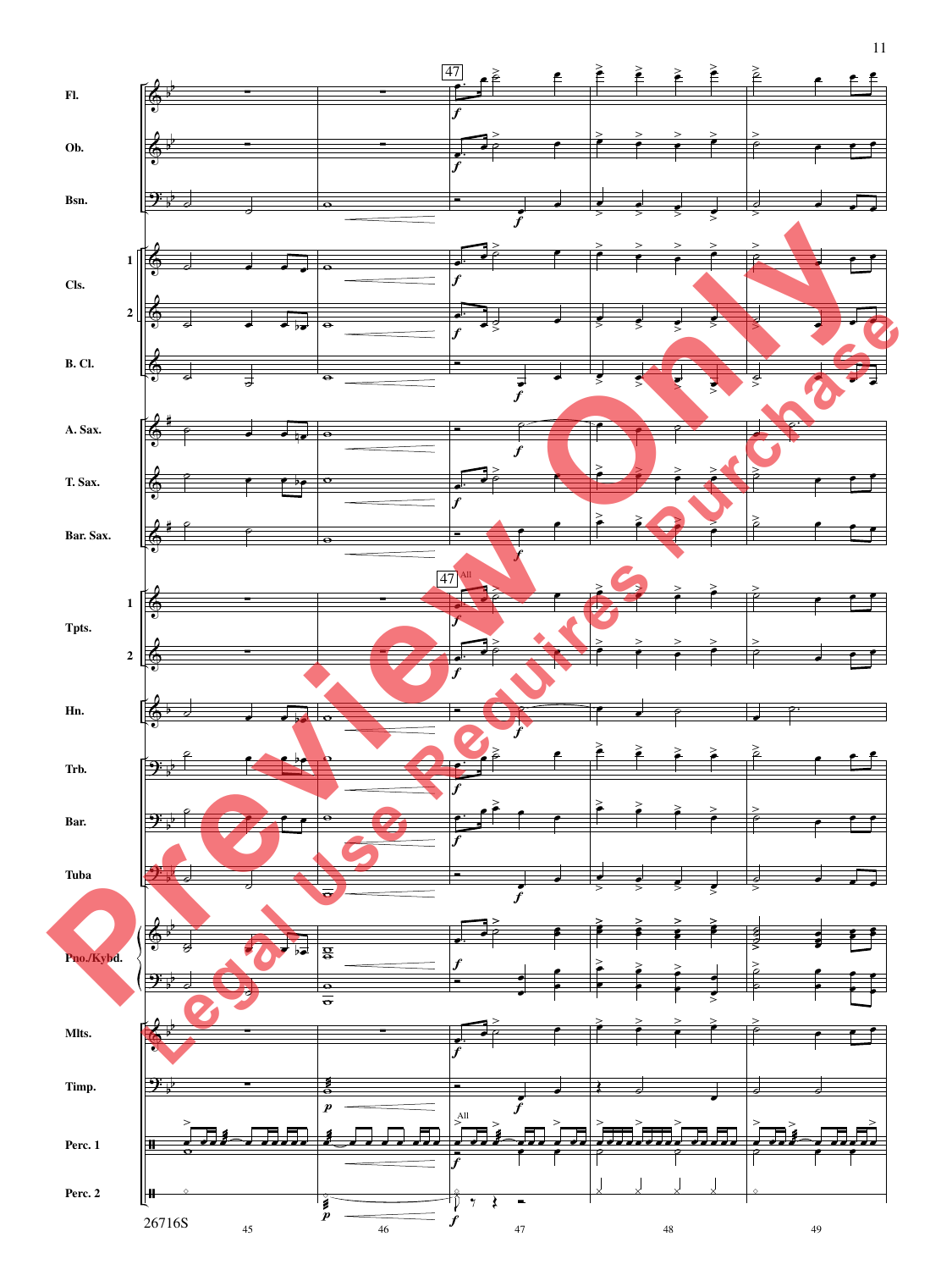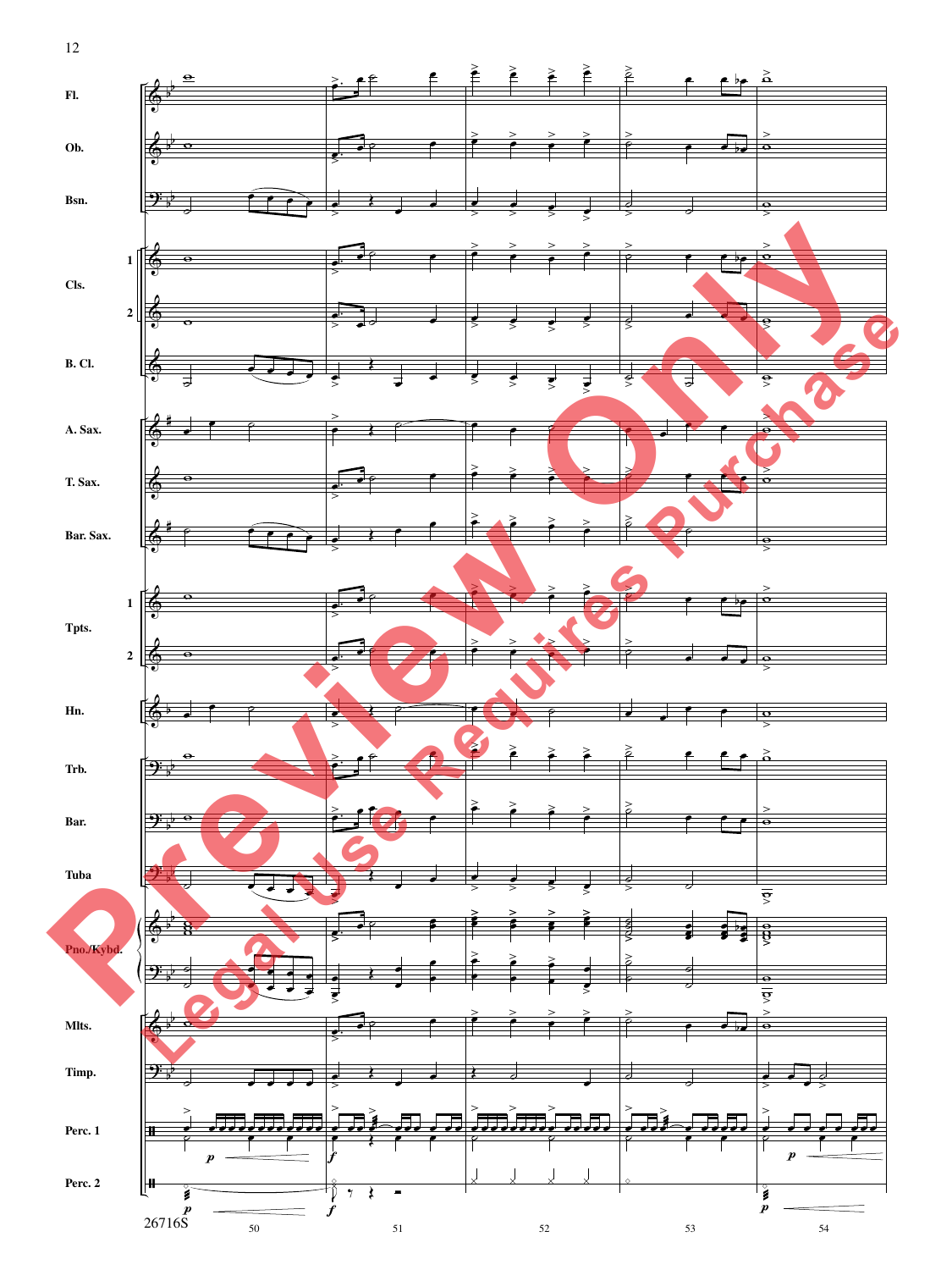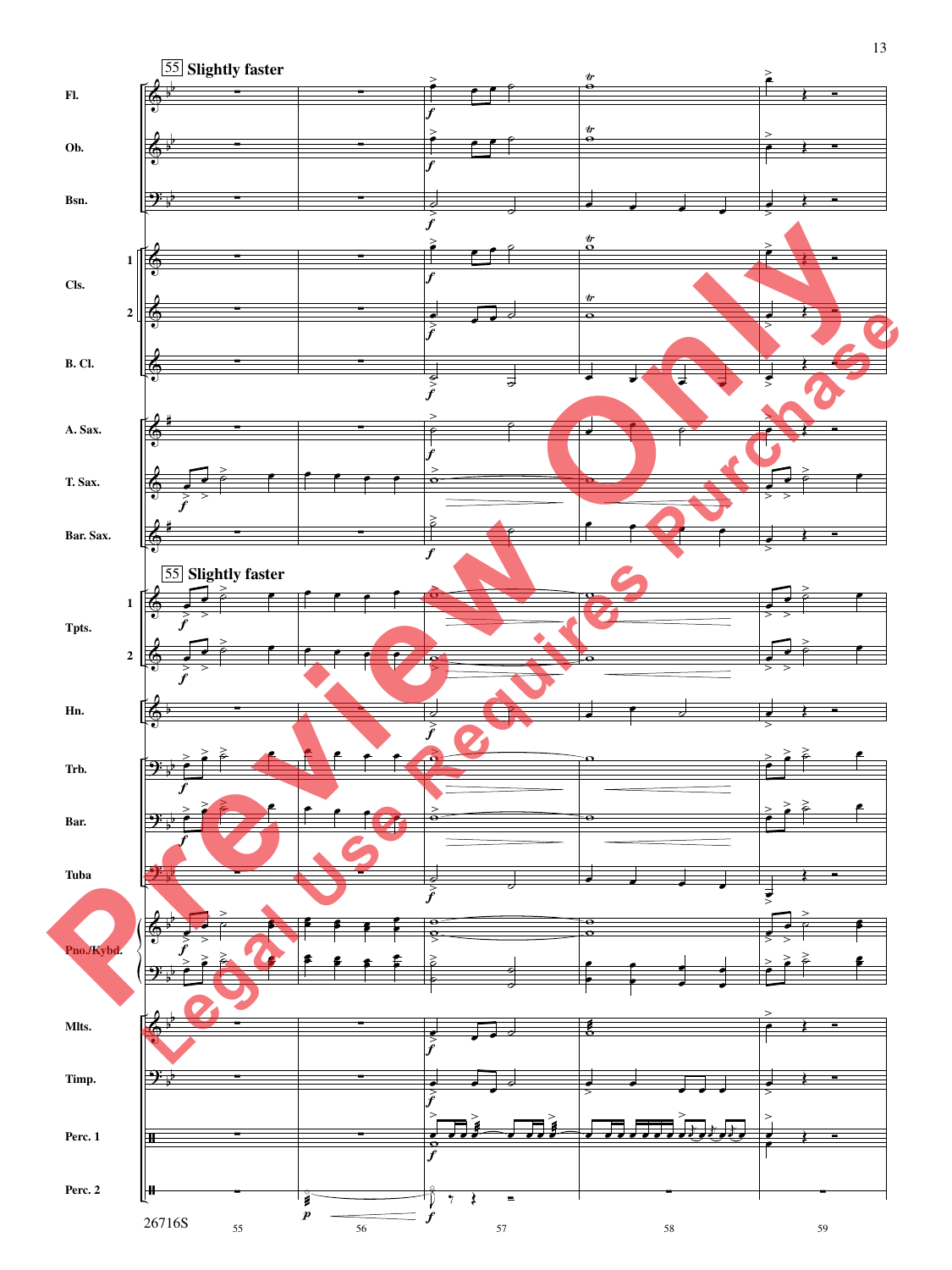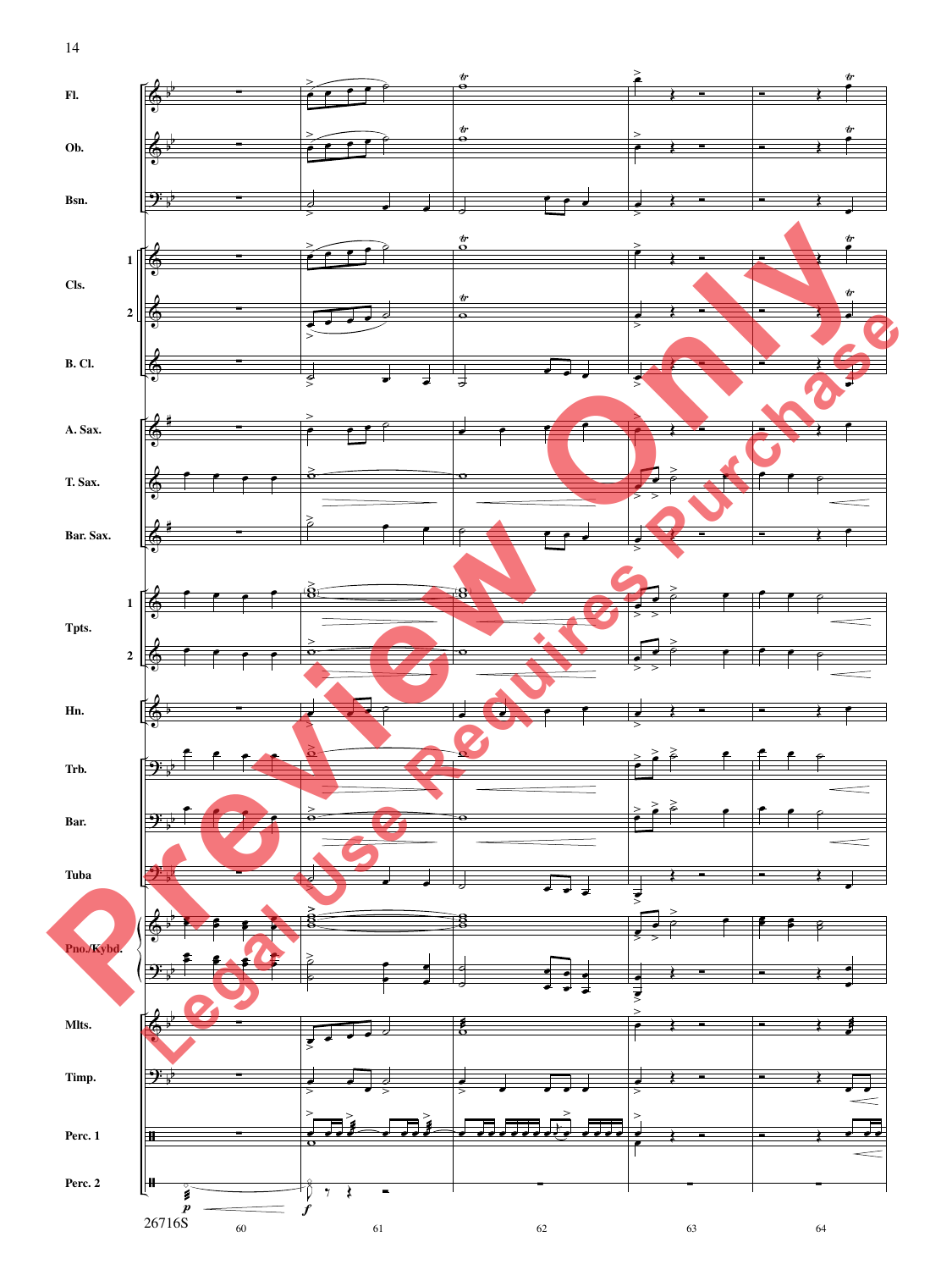